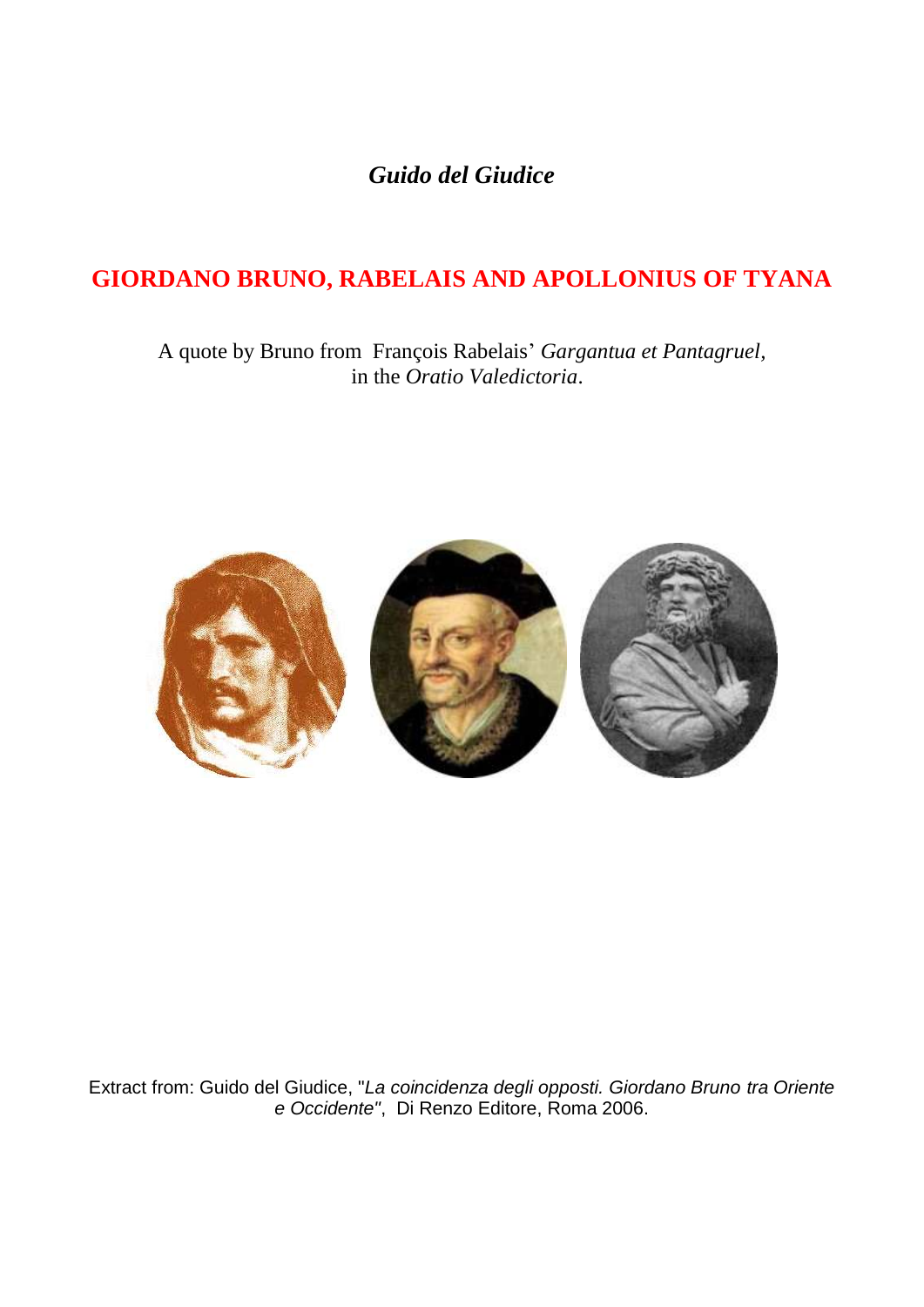## SUMMARY

Regarding the influence of François Rabelais on the Giordano Bruno"s works, up to now the criticism have only taken into consideration the lexical and thematic analogies. This article individualizes, in a passage of the *Oratio Valedictoria*, a literal quotation from the *Gargantua et Pantagruel*, showing that Rabelais was a direct source of inspiration for Bruno. The protagonist of the passage is the pythagorean Apollonius of Tyana, a character well known by the Nolan, who mentioned him in many occasions. He represents the ideal medium with the oriental wisdom, that had so much influence on the thought of Bruno. Besides, he embodies the model of the "natural magician" in which the philosopher repeatedly identified himself, both in his works and life.

Much has been written in the past about the relationship between Bruno and Rabelais. In particular, we can recall the works of Vincenzo Spampanato and Marcel Tetel, who were inspired by the hypothesis made by Christian Bartholmess<sup>1</sup>. Their analysis, besides some passages of *Cena de le ceneri* and *Spaccio de la bestia trionfante*, is mainly focused on *Candelaio*. Spampanato, in particular, finds in the comedy a long series of passages which might show some thematic and linguistic similarities with *Gargantua et Pantagruel*. The critics agree about the Rabelaisian influence on Bruno, since there are some elements which are considered common to both. For instance, we can recall the characterization of the pedantic character and the dialogue between Cherubina and Madonna Angela Spigna, about the opportunity of marriage<sup>2</sup>, which shows clear echoes of the same topic discussed by Panurge and Pantagruel, the King of Dipsodes<sup>3</sup>. Spampanato notices how "the three 'topics' linked together in Candelaio, that is the silliness of a dull lover, the alchemy of a sordid miser and the foolishness of a clumsy pedant are also described […] in Gargantua and in Pantagruel"<sup>4</sup>. Tetel, on the other hand, notices the influence of the characters of Janotus de Bragmardo and the student Limosino of the third book, about the caricature of pedantry in Candelaio. Both the critics point out that the atmosphere of the comedy, maybe unconsciously, is clearly Rabelaisian, showing the idea that Bruno might well know the French work, since it was one of the most translated at the time. However, Tetel is much more cautious, noticing that these topics were quite discussed in the literature of that period, so even if this concordance of themes and characteristics suggests the existence of a strong influence of Rabelais on Bruno, it cannot be considered a crucial proof. Their analysis is mostly focused on the

<sup>1</sup> In particular, Bartholmess had noticed the similarity between Rabelais" saying "Démocrite héraclitisant et Héraclite Démocritisant" (Gargantua, I, 20) and the motto of Candelaio "In tristitia hilaris, in hilaritate tristis". C.Bartholmess, Jordano Bruno, II, 65.

<sup>2</sup> Cfr. *Candelaio*, edited by A. Guzzo, Milano 2004, p. 139-140.

<sup>3</sup> Cfr. Pantagruel, III, 9, 35 e 36. Cfr. also G. Lafaye, *Giordano Bruno* in "Revue Internazionale de l"Enseignement", 1889, 552-5; M. Monnier, *Giordano Bruno et ses derniers biographes*, Bibliothèque Universelle et Revue Suisse, XXIV, 1884, 579-81; Sanesi, La Commedia, p. 423.

<sup>4</sup> V. Spampanato," Il Rabelais e il Bruno" in *Alcuni antecedenti e imitazioni francesi del Candelaio*, 1905, p. 35.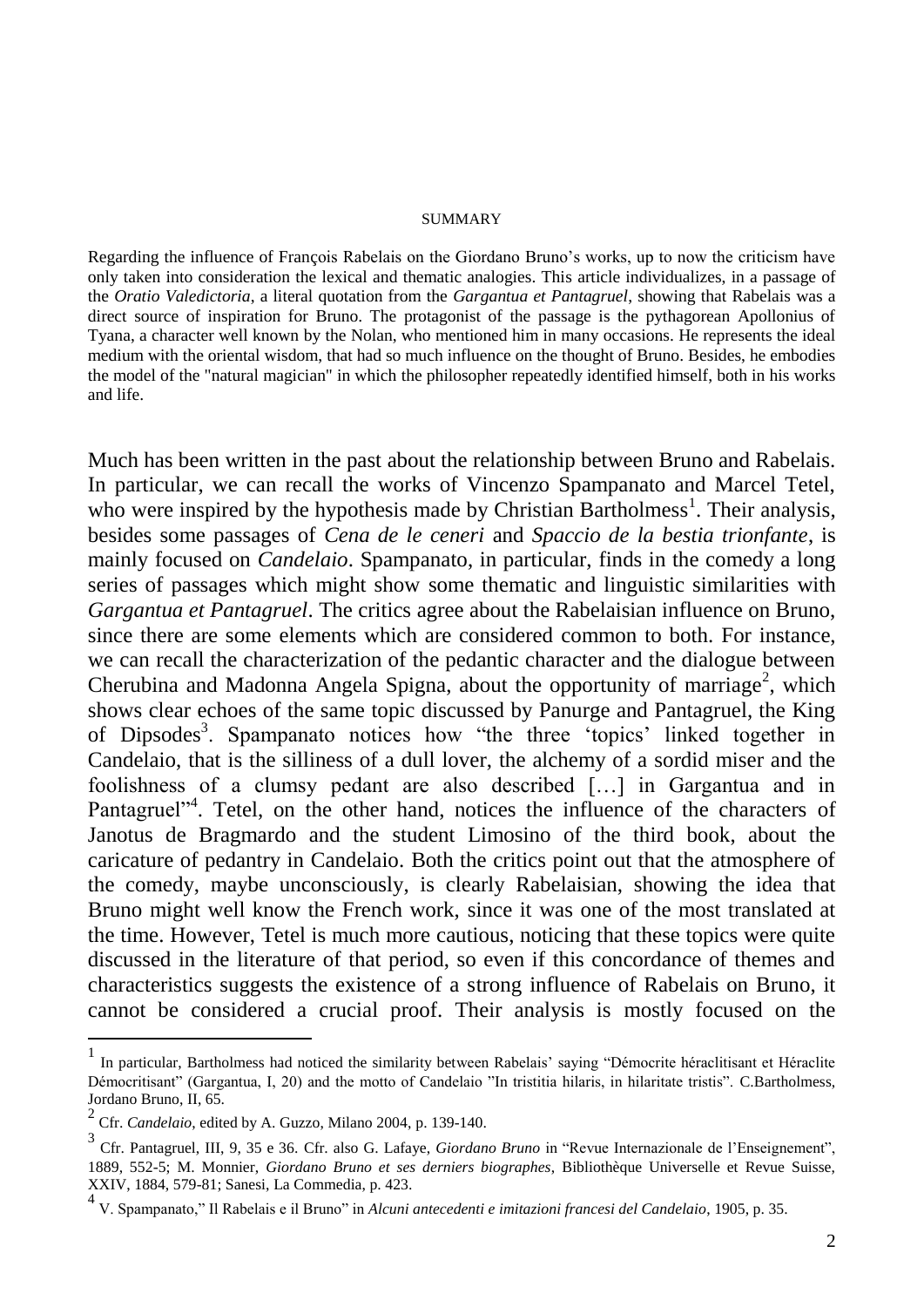linguistic instruments and material, but all the analogies refer to the simple thematic or lexical similitude, to be then fixed in a quote or in a direct comparison.

Both critics insist mainly on the affinity of disposition of the two authors, lively and unconventional, so that "even if one was more a philosopher and the other one was more a man of letters, they were alike in mind and means<sup>355</sup>. Furthermore, they both analyze the biographical analogies: "both were friars and had been charged with having Erasmus' books and with spreading heresies, they abhorred the monastic life and gave up the frock; being uneasy, they were tortured by the longing for travelling; being audacious when speaking and intolerant to whatever kind of restraint, they made angry both the followers and the enemies of Aristotle, of the Catholics and, most of all, of the Calvinists, the latter having considered them as part of their group".<sup>6</sup> Spampanato believes that Bruno read Gargantua during his first trip to France, between 1579 and 1581, in Paris, Toulouse and mainly in Lyons, in whose hospital Rabelais worked as a doctor and where he published most of his works. This might explain the influences on Candelaio, which was written in that period.

It is more likely that Bruno got to know the works of the French writer during the period of his regular visits to the library of Saint Victor"s abbey, from December 1585 to the first months of the following year, as the memoires of the librarian Guillaume Cotin testify<sup>7</sup>. Saint Victor, indeed, had been the favourite refuge of Rabelais, during his studies at the University of Paris before 1528, and had inspired him in writing the compilation of the famous farcical catalogue of imaginary books (even if some refer to real authors and works), described in the VII chapter of the I book of Gargantua, in which the scholastic and theological sciences are mocked. For what concerns *Cena de le Ceneri*, the analogies which are commonly pointed out concern the theme of the "Sileni" and the description of the dispute with the doctors from Oxford. In relation to the first theme, which is also used by Bruno in *Proemiale*  epistola<sup>8</sup>, we can see how the prologue of Gargantua is taken as model, starting with the quote from the famous speech in which Alcibiades defines Socrates "semblable es Silènes"<sup>9</sup> . It is, though, a very common *topos*, which, from the platonic *Simposio* and through the Erasmian *Adagia*, gets to Rabelais and Bruno, who uses it even in Spaccio and for the donkey Cillenico.  $10$  The second analogy is identified in the famous defence of the Copernican theory from the attacks of the Oxonian doctors, which reminds a lot the episode described in the XVIII chapter of the I Book of

<sup>5</sup> Ibidem, p. 16.

<sup>6</sup> Ibidem, pp. 13-14.

<sup>7</sup> Cfr. L. Auvray, *Giordano Bruno à Paris*, in "Memoires de la Société de l"Histoire de Paris et de l"Ile-de-France », XXVII 1900, pp. 208-301, republished in V.Spampanato, Vita di Giordano Bruno, pp. 641-59.

<sup>8</sup> Cfr *La Cena de le Ceneri*, Dialoghi filosofici italiani, edited by M. Ciliberto, Milano 2000, p. 14: *"se non sapran scuoprir quel ch'è ascosto sotto questi Sileni"*.

<sup>9</sup> F. Rabelais, La vie inestimabile du grand Gargantua, pere de Pantagruel, Prologue de l"auteur .

<sup>&</sup>lt;sup>10</sup> "Many will remember, for different reasons, this wonderful platonic image used between the V and the VI century: from Pico to Erasmus in his *Sileni Alcibiadis*, to denounce the false wise men; Rabelais, in the prologue of *Gargantua*, to reveal the therapeutic power of laughing. But even Pierre de Ronsard and Torquato Tasso will use it in their poems". Bruno, as he often does, uses this *topos*, which is strewn in several relevant parts of his works". N.Ordine, La soglia dell"ombra, p. 39 note 37.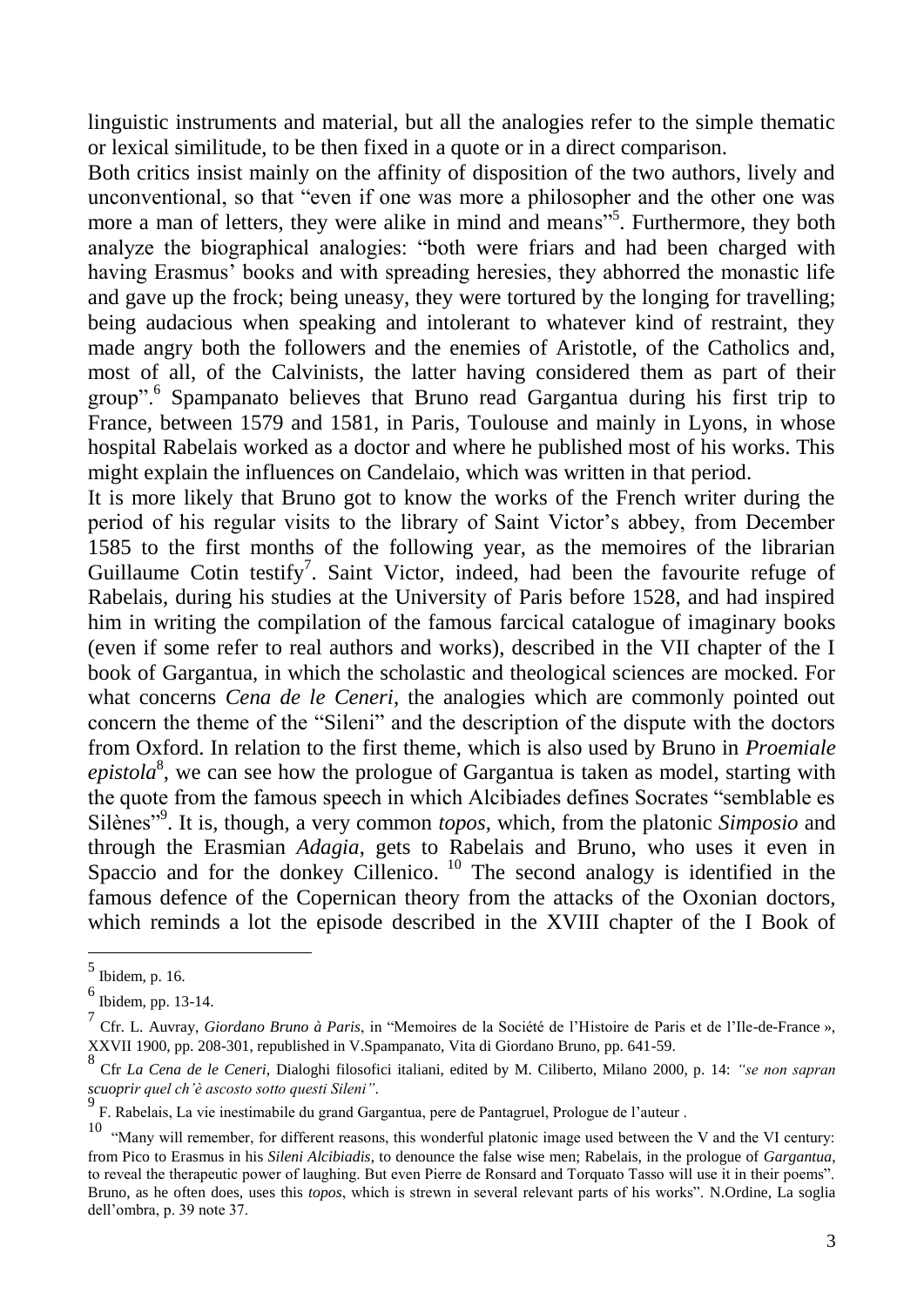Gargantua.<sup>11</sup>. Here Thaumaste, a great English doctor, who came to challenge Pantagruel in a public discussion<sup>12</sup>, is beaten by Panurge and, as the Oxonian Nundinio and Torquato, remains "as a chick in the tow, the poor doctor"<sup>13</sup>. Being impressed by Pantagruel"s knowledge, which he considers equal to his size, Thaumaste compares himself to the great philosophers who faced long journeys to get to know men of science, as he describes:

« En Pythagoras, qui visita les vaticinateurs memphiticques; en Platon, qui visita les mages de Egypte et Architas de Tarente; en Apolonius Tyaneus, qui alla jusques au mont Caucase, passa les Scythes, les Massaggettes, les Indiens, navigea le grand fleuve Physon jusques ès Brachmanes, pour veoir Hiarcas, et en Babiloine, Caldée, Medée, Assyrie, Parthie, Syrie, Phoenice, Arabie, Palestine, Alexandrie, jusques en Ethiopie, pour veoir les gymnosophistes. »<sup>14</sup>

Even if this episode has been analysed as a possible Brunian source, no one has ever recognized in this extract what is, in my opinion, an evident quote from Rabelais. Spampanato passed over this passage without noticing it, maybe because his research, which was completely focused on Candelaio, did not allow him to look for comparisons with a work of another period and occasion. In fact, the extract is incredibly similar to a passage of *Oratio Valedictoria*, the leave oration which, on the 8 March 1588, Giordano Bruno pronounced in front of the senate of Wittenberg"s Academy. When he was about to finish his speech, with an outburst of gratitude for the welcome received in Germany, the Nolan addressed to the ancient philosophers:

« Go now, Pythagoras, to the prophets of Menfi; Architas, to Italy, Plato, to Sicily. Go now, Tianeus, among the Persian, pass the Caucasus, the Scythians, the Massagetes, enter the affluent kingdoms of India and, after passing the wide river Phison, go to the Brachmanes, walk among the Elamites, the Babylonians, the Chaldeans, the Medias, the Assyrian, the Parthians, the Syrians, the Phoenicians, the Arabs, the Palestinians, Alexandria, and go to Ethiopia to see the Gymnosophists and the famous table of the sun on the sand».<sup>15</sup>

<sup>11</sup>*Les horribles et épouvantables faits et prouesses du très renommé Pantagruel, Roy des Dipsodes* is the first book of Rabelais' work, published in 1532 (the second for the whole work that we now know, which does not follow the chronological order of writing, but that of the described events).

 $\frac{12}{12}$  Cfr. G. Lafaye too, work quoted.

<sup>13</sup> *La Cena de le Ceneri,* Dialoghi filosofici italiani, quote p. 101.

<sup>14</sup> "In Pythagoras, who visited the vaticinators of Menfi; in Plato, who visited the Magi of Egypt and Archytas of Tarentum; in Apollonius of Tyana, who went to the Caucasus mountains, passed the Scythians, the Massagetes, the Indians, sailed the big river Phison till the Brachmanes to see Hiarca; and then he was in Babylon, Chaldea, Media, Assyria, Parthia, Syria, Phoenicia, Arabia, Palestine, Alexandria and till Ethiopia to see the Gymnosophists." F. Rabelais, Gargantua e Pantagruel Book I Chapter XVIII.

<sup>15</sup> "Ite nunc, veteres philosophi, lustrate provincias, novos adite populos, maria transite. I nunc Pythagora ad Memphiticos vates, Archita in oras Italiae, Plato in Siciliam. I nunc, Thianaee, intra Persas, peroransi Caucasum, Scythas, Messagetas, opulentissima Indiae regna penetra, latissimoque Phison amne trasmesso, perge ad Brachmanas, discorre per Elamitas, Babilonios, Chaldaeos, Medos, Assyrios, Pathos, Syros, Phoenices, Arabes, Palestinos, Alexandiam, et perge in Aethiopiam ut Gymnosophistas et famosissimam solis mensam videas in sabulo. Ea enim universa, et iis majora, et maiora ijs, quae vos in tot tantisque mundi regionibus quaesivistis, ego in una Germaniae regione inveni." *Oratio valedictoria*, Opera Latine conscripta, vol. I, tome 1, edited by F. Fiorentino et alii, Napoli, Morano, 1879-91, p. 22 A.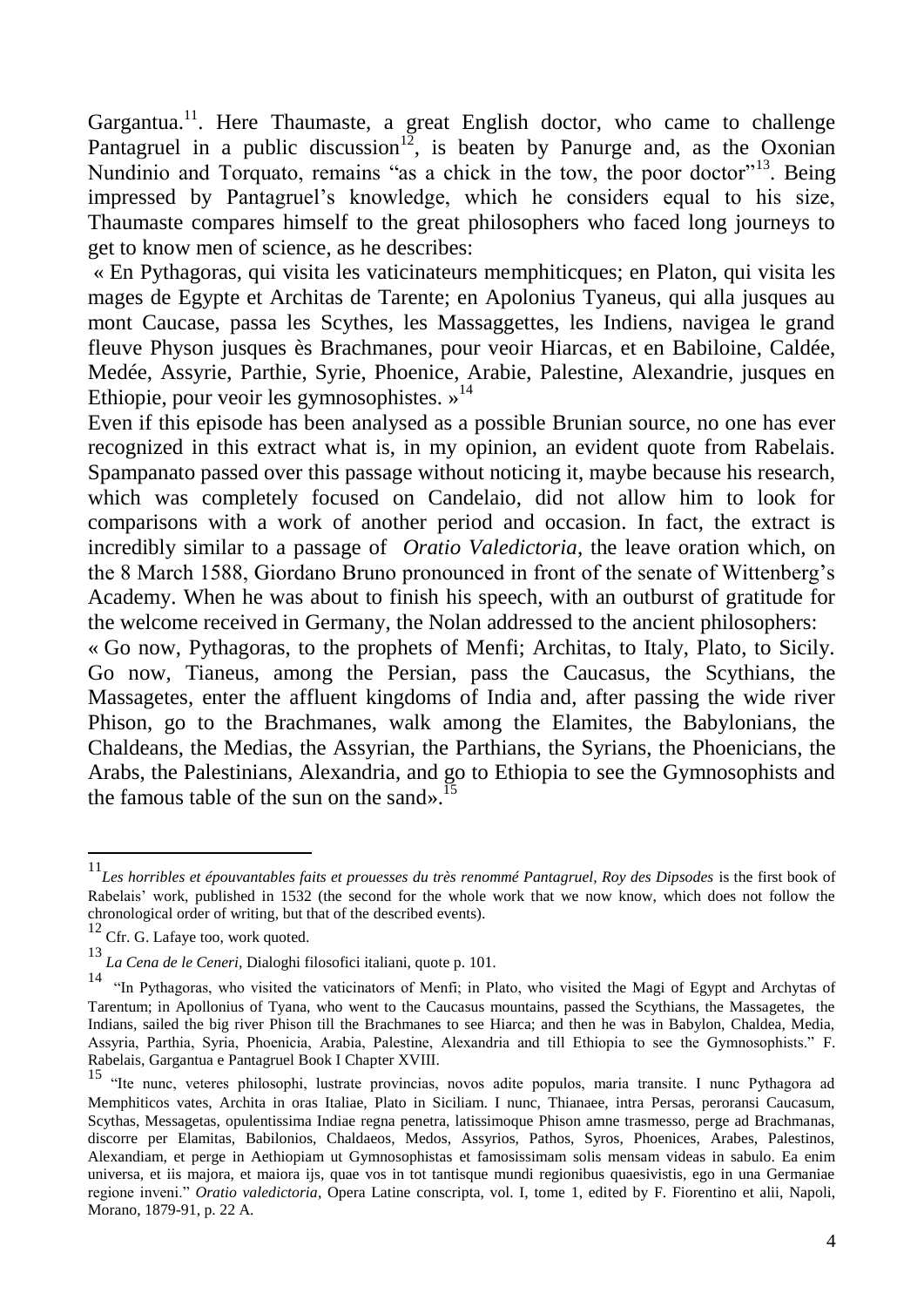Comparing Bruno"s words and Rabelais" ones, we can see that they coincide almost completely, most of all in the enumeration of the places and people visited by Apollonius of Tyana, so that one could hardly think that the Nolan was able to remember them all by heart in the exact order, if one did not know his extraordinary mnemotechnical skills.

The main news about Apollonius, born in Tyana, in Cappadocia around 4 BC, and dead in Ephesus around 97 AC, has been reported by Philostratus of Lemnos<sup>16</sup>, who wrote his "*Life of Apollonius of Tyana*" on commission of Giulia Domna, the wife of the emperor Septimius Severus, who was of African origin and was a follower of some oriental religious beliefs, linked to the solar cult<sup>17</sup>.

The biography of Philostratus is a sort of revision, between the historical and the romanticized, of the diary written by the faithful follower of Apollonius, Damis of Ninive. His manuscript, handed down from generation to generation, might have then been passed to Giulia Domna, who had then given him to make it published. The work was then rediscovered during the Renaissance thanks to the Aldina edition of 1501-02 and to the contemporary Latin translation of Filippo Beroaldo, so it is likely that both Rabelais and Bruno read it. The Nolan, in fact, recalls Apollonius in several occasions, showing a first hand knowledge of the character. For instance, in Candelaio he already described the telepathic skills that made him foretell the murder of the tyrant Domitian $18$ :

"Bonifacio: How did you get to know that?

1

Scaramurè: As Apollonius, Merlin and Malagigi<sup>19</sup> used to know distant things."

Even more specific is the quote of *Sigillus Sigillorum* (1583), which is focused on a specific kind of contraction, which is common to both Pythagoras and Zoroaster:

"I pass over the fact that because of that sort of contraction, made in a well formed soul, one's own body and other people's body are kept in good health, as Zoroaster said, and as Pythagoras, Apollonius and Abaris did"<sup>20</sup>

In the work *De monade* (1591), we find again Pythagoras and Zoroaster with Apollonius, who is described as a great expert of the virtue of numbers, which allowed him to raise a young girl<sup>21</sup>:

<sup>16</sup> Philostratus was born in Lemno in 160 AC and died around 249 AC. He taught rhetoric in Athens to move then to Rome, where he was high in Septimus Severus" and Giulia Domna"s favour. She commissioned him the Life of Apollonius of Tyana. The works of Apollonius did not reached us in the original version. We only know some titles: *"Initiations"*, *"Oracles"*, *"Hymn to Memory"*. One of his astrology treatises seems to have been translated into Arabic in the IX century. He is also considered the author of *Life of Pythagoras*. Again in Rome he wrote *The Heroic*, a work in dialogue about the cult of Protesilaus and, in Athens, *Lives of Sophists.*

<sup>&</sup>lt;sup>17</sup> There is also a series of indirect testimonies, among which we can recall, as one of the most relevant examples, the exaltation of Apollonius made by Philo, two centuries after his death, as the prophet of a mystic cult based on the communion with God.

<sup>18</sup> Cfr. Philostratus, *Life of Apollonius of Tyana*, Adelphi Milano, 2004, pp. 392-3.

<sup>19</sup> *Candelaio*, quote. p. 118. Merlino (V century) and Malagigi are magicians celebrated in the poems of chivalry.

<sup>&</sup>lt;sup>20</sup> "Omitto quod quidam in animum bene formatum contractione facia proprium alienumque corpus servatur, sicut cecinit Zoroaster, fecit Pythagoras, Apollonius et Abb." *Sigillus Sigillorum*, Opera Latine conscripta, quote I, p. 181 F. Abaride or Abari (greek Ábaris), legendary Greek thaumaturge of shamanistic origin, was told to have the ability of ploughing the air riding an arrow, as Herodotus and Pindar told us. The Greeks used to consider him as a descendant of the wonderful Hyperboreans. The neo-Pythagoreans considered him a forerunner of Pythagoras.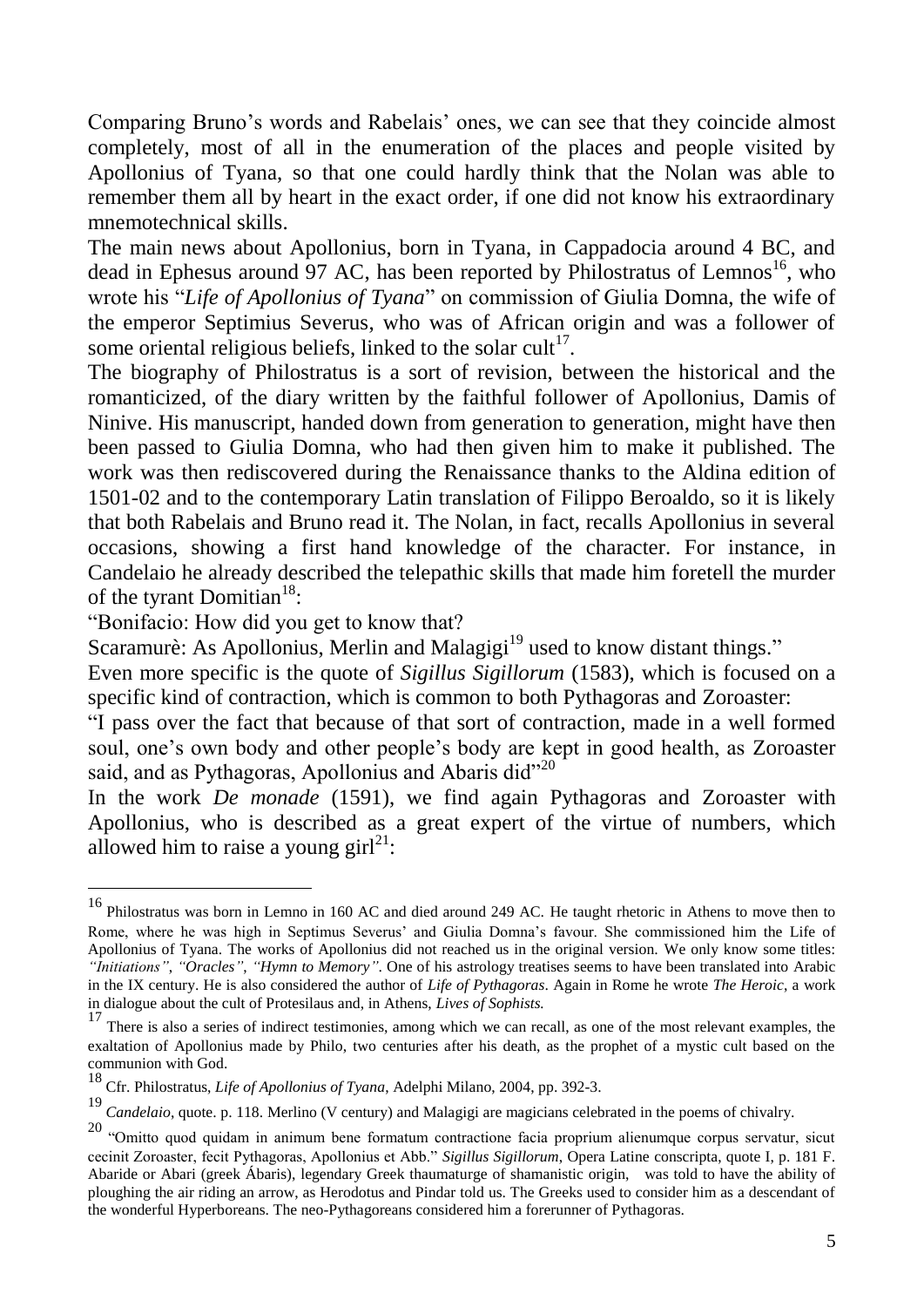"As to our aim, we have to remember that, for Pythagoras, Aglaophamus, Zoroaster and Hermes of Babylon, this kind of numbers became the same principles thanks to which men could cooperate with the active nature. Furthermore, it seems that Plato had put this kind of figures over the world of the sensible species; Apollonius, thanks to the virtue of numbers, raised a young girl, after having heard his name.<sup>22</sup>

Again in *De Monade*, his birth is referred, along with those of Romulus, Merlin and Teuti, to demoniac operations, which, during some particular astrological conjunctions, might generate men being able of incredible prodigies:

"Those who invoked the evil spirits in the crossroads do that being turned as much as possible to the North. They say that those people, at the time of the big conjunctions of Saturn, Jupiter and Mars in Cancer and in Capricorn, turn into nightmares or slaves for unusual parts and thus present themselves as violent men who bend the Laws to the fulfilment of wonderful events and with extraordinary prodigies change and sometimes feel the condition of men (if they are not protected by a better and more benevolent deity). Under their influence they put the birth of Romulus, Merlin, Tianeo, Teuti and many others who were born by unknown parents."<sup>23</sup> Thus, Bruno knew well Tianeo and highly regarded him. This character, a wise magician, very similar to the one of Hermes Trismegistus, <sup>24</sup> who was considered a true Messiah of Pythagorism in the I century<sup>25</sup>, must have exerted a great charm on him, as a possible link between the Pythagorean tradition and the oriental one. The accuracy of the quote from *Oratio*, make us believe that even if Bruno knew well Philostratus' work, he used Rabelais" extract as a true *locus memoriae* to remember the "peregrinatio". Rabelais had been slightly imprecise, inserting a long series of exotic places in the description of Apollonius itinerary, listing them in confusion and not following Philostratus' work. Thus, for example, he had included the Massagetes among those he had visited (deceiving even Bruno), while Philostratus said the opposite:

"I"m not coming from Scotland, my Lord, nor from some other uncivilized place, nor have ever been among the Massagetes or the Tauri, since I would have surely convinced them to stop doing sacrifices<sup>"26</sup>

If we make a detailed comparison of the two works, we can notice that there are some small differences, which make us believe that Bruno, as he usually does, works by heart, correcting or integrating the quote while remembering it.

In the first part, whereas the exhortation to Pythagoras to visit the vaticinators in Menfi is the same, he changes the reference to Plato and Archita, mentioning both as

<sup>21</sup>Cfr. Philostratus, *Life of Apollonius of Tyana*, quote p. 218.

<sup>22</sup> *De monade, numero et figura,* Opere latine, edited by C. Monti, Torino 1980, p. 305.

About the virtue of numbers "to operate on things" Cfr. M. Ciliberto, Giordano Bruno, Laterza 1992, pp. 228-9.  $\frac{23}{23}$  Ibidem, p. 357

<sup>&</sup>lt;sup>24</sup> In the hermetic-occult Renaissance tradition, Apollonius will be linked to authors such as Cornelius Agrippa, Hermes and Zoroaster, as magicians and authors of wonderful works.

<sup>25</sup> <sup>H</sup>e scrupulously followed the dietetic precepts of Pythagoras: vegetarian diet, no wine nor sex, wearing sun dresses and fibers and, as reported by Philostratus, he remained silent for five years, during which he expressed himself only « with the eyes and hands and nods of the head », *Life of Apollonius of Tyana*, quote. p. 73.

<sup>26</sup> Ibidem, p. 369.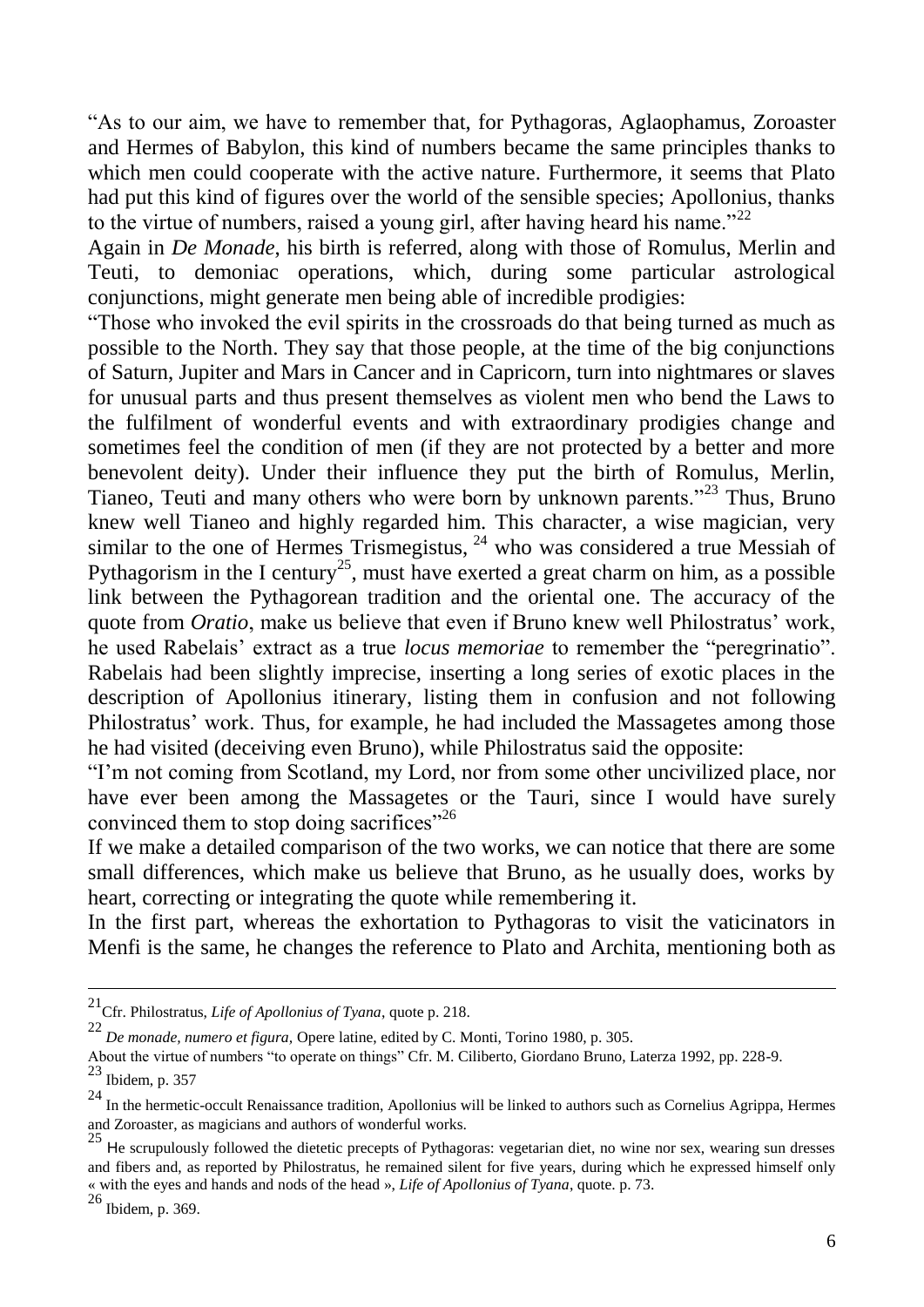messengers of wisdom. The first is set in Sicily and the second travelling around various parts of Italy, and he removes the reference to Magi, whom Rabelais had described in Egypt by mistake, instead of Persia or Chaldea.<sup>27</sup>

The following passage is a sort of literal translation of the French text, both in the words and in the order used to describe the long itinerary of Tianeo. Bruno only adds the Persians and the Elamites<sup>28</sup> in the list of people with whom Apollonius came into contact, and the news – taken from Herodotus – about the existence of "the famous" table of the sun on the sand" by the Ethiopians.<sup>29</sup> Apart from these changes, he quotes all the different people in the exact order of Rabelais, keeping the identification of Ganges with the biblical river Phison<sup>30</sup>. He omits, or forgets, instead, the reference to Iarca, the eldest Brahman wise man, maybe because the importance that Apollonius gives to him and all the Indian wisdom, that he considers superior and mother of the Egyptian one, upsets the order of classification of wisdom, drafted by Bruno before his oration, in which the Egyptians and the Chaldeans preceded the Indian Gymnosophists:

"On these seven columns Wisdom built its house among the men. That house, if we look through history, first appeared among the Egyptians, and the Chaldeans by the Assyrians. Secondly, among the Persians, the Magi, under Zoroaster. Thirdly by the Indians, among the Gymnosophists. Fourthly among the Thracians and, at the same time, among the Lybians, under Orpheus and Atlas. Fifthly among the Greeks under Thales and the other wise men. Sixthly, among the Italics under Archita, Gorgia, Archimedes, Empedocles, Lucretius. Seventhly, among the Germans during our time: so it seems sure that, with Jove and the Empire in the likeness of the celestial curia, Minerva, this Sophia, has changed country and residences with a vicissitude of successions."<sup>31</sup>

<sup>&</sup>lt;sup>27</sup> The Magi were priests devoted to the cult of fire, to astrology and divination, generally at the service of the dominations which controlled the Middle East, most of all Mesopotamia and Persia, from the Media and Babylonian kings to the Achaemenids and the Parti.

<sup>&</sup>lt;sup>28</sup> Elam was a territory surrounded by the Iranian south-western upland and the lands east of low Tigris.

<sup>&</sup>lt;sup>29</sup> "famosissimam solis mensam videas in sabulo": according to the ancient tradition, which is gathered here by Bruno, in the kingdom of Ethiopia (a word referring generally to all the far people from East and South) there was the habit of preparing the table to the sun. Cfr. Herodotus, III, 18 (Latin translation of Lyon, 1542, p. 71: "Est in suburbano pratum, omnium quadrupedum assa carne refertum, quam per noctem singuli civium magistratis prosperant ponere, ad eamque, ubi illuxit, cuilibet epilatum licet accedere. Haec ipsa a terra reddi adsique indigenae credunt." ( "In the surroundings of the city there is a lawn full of roast meat of every kind of quadruped, that the citizens take trouble to prepare during the night for their authorities. At daybreak everyone can come and eat it. The natives believe that this meat, which is continuously eaten up, is continuously reinstated by the earth").<br>
<sup>30</sup> Philosophe Care of the factorial production of the Factor.

<sup>30</sup> Phison: One of the four rivers of the Earthly Paradise, which have a common source under the tree of life, is commonly identified with Ganges (the other three are Nile, Tigris and Euphrates). Cfr. Genesis II, 8-14 – "Et fluvius egrediebatur de loco voluptatis ad irrigandum paradisum, qui inde dividitur in quatuor capita. Nomen uni Phison; ipse est qui circuit omnem terram Hevilath, ubi nascitur aurum; et aurum terrae illius optimum est; ibi invenitur bdellium, et lapis onychinus. Et nomen fluvii secundi Gehon; ipse est qui circuit omnem terram Aethiopiae. Nomen vero fluminis tertii, Tygris; ipse vadit contra Assyrios. Fluvius autem quartus, ipse est Eufrate... » (A river came out of Eden to irrigate the garden, then from there it divided and formed four streams. The first river was called Phison; it flows all around the city of Avila, where there is gold, and the gold of those places is fine; here there is also the odorous resin and the onyx stone. The second river is called Gihon: it flows all around Ethiopia. The third river is called Tigris: it flows east of Assur. The fourth river is Euphrates.

<sup>31</sup>*Oratio valedictoria*, quote p. 16 A.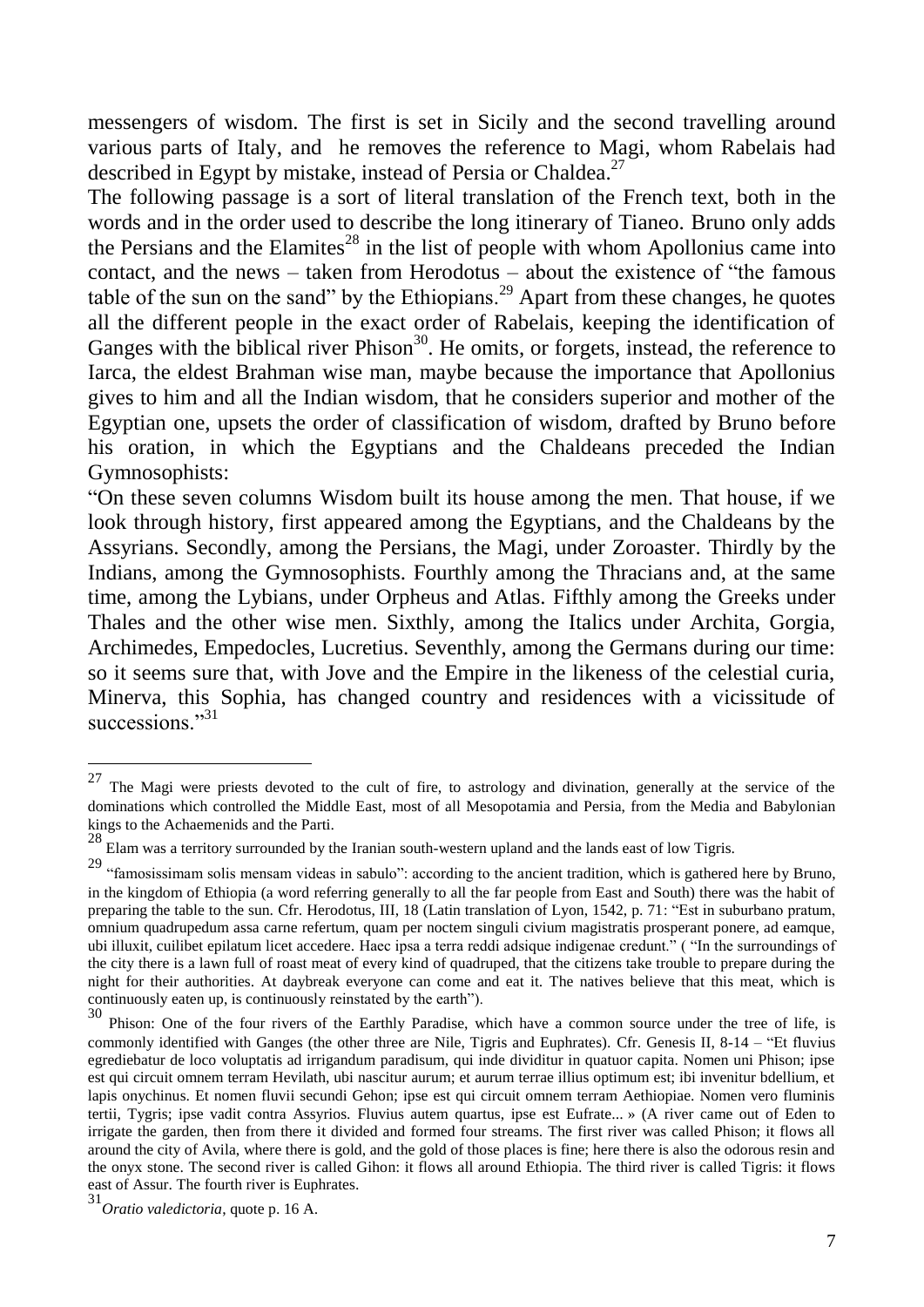For this genealogy of wisdom, Bruno followed the ideas of Marsilio Ficino, who used to consider Hermes Trismegistus (among the Egyptians) and Zoroaster (among the Persians) the main representatives of a tradition which, through Orpheus, Aglaophamus and Pythagoras, culminated in the divine Plato.<sup>32</sup> Ficino, whose aim was that of Christianizing the Egyptian *prisca teologia*, turned Trismegistus into a true prophet of Christianity by using the authority of Lactantius, who counted Hermes among the Sybils and the Prophets, and that of Augustin, who thought Hermes to be right about some of his ideas concerning God. Such process was so successful that, in the mosaic which was built at the entrance of Siena Cathedral around 1480, we can find together the images of Hermes Trismegistus and Moses, as if they were contemporaries.<sup>33</sup> Apollonius had a similar destiny. He had such an incredible reputation, which was hard to destroy, that the first Christian theologians both justified his use of those famous talismans, saying that they had been realized thanks to the knowledge of the natural forces and not with the help of supernatural powers, and decided to welcome the wise Tianeo in the Church of Byzantium, turning him into a prophet of the Lord or even into a saint!<sup>34</sup> But then, when some of them tried to describe him as a true pagan Christ, comparing his miracles to Jesus' ones, the reaction of the Christian theologians was immediate: his acts turned into impious magical practices, and Apollonius was accused of witchcraft. We have to recall that Philostratus had thought it necessary, at the beginning of his book, to avoid any kind of misunderstanding:

"since he met the Magi in Babylon, the Brahmans in India and the Gymnosophists that live in Egypt, there are some people that consider him a magician and accuse him of having practiced witchcraft: but they say it out of ignorance $\mathbb{R}^{35}$ 

And he had reminded how Empedocles, Pythagoras, Democritus and Plato himself had never practiced the magical arts, even if they had known the prophets and the priests of Babylon and Egypt. The prophetical skills and the ability of "magically" interacting with nature are the intermediate steps of a sort of karmic evolution, so that the wise man can create a mystic contact with divinity through meditation and with no need for sacrifices, cults or churches.

"The magicians, that I consider the most disgraced men, say that they can change the course of destiny… Instead he submitted himself to the will of Moire, and he could only foresee how these would necessarily happen: his predictions weren"t based on magical means, but on the divine revelation".<sup>36</sup>

 $32$  "He is said to be the first of the authors of theology; then Orpheus succeeded him, the second among the theologians in the past: Aglaophemus, who had been initiated to the sacred teaching of Orpheus, was succeeded in theology by Pythagoras, whose disciple was Philolao, the teacher of out divine Plato. There is, then, a prisca theologia … which has its origin in Mercury and culminated in the divine Plato." M. Ficino*, Argumentum del Poimandres .*

<sup>33</sup> In the work, Hermes shows Moses a board on which there are the words of Pimandro: "*Deus, omnium creator secum Deum fecit visibilem et hunc fecit primum et solum quo oblectatus est et valde amavit proprium Filium* " and under that, on the plaque of the title one can read: "*Hermes Mercurius Trismegistus Contemporaneus Moysi*".

<sup>34</sup>D. Del Corno, Introduction to *Vita di Apollonio di Tiana*, Adelphi, 2004 pp. 45-46.

<sup>35</sup> Philostratus, *Life of Apollonius of Tyana*, quote p. 62.

<sup>36</sup> Ibidem, p. 228.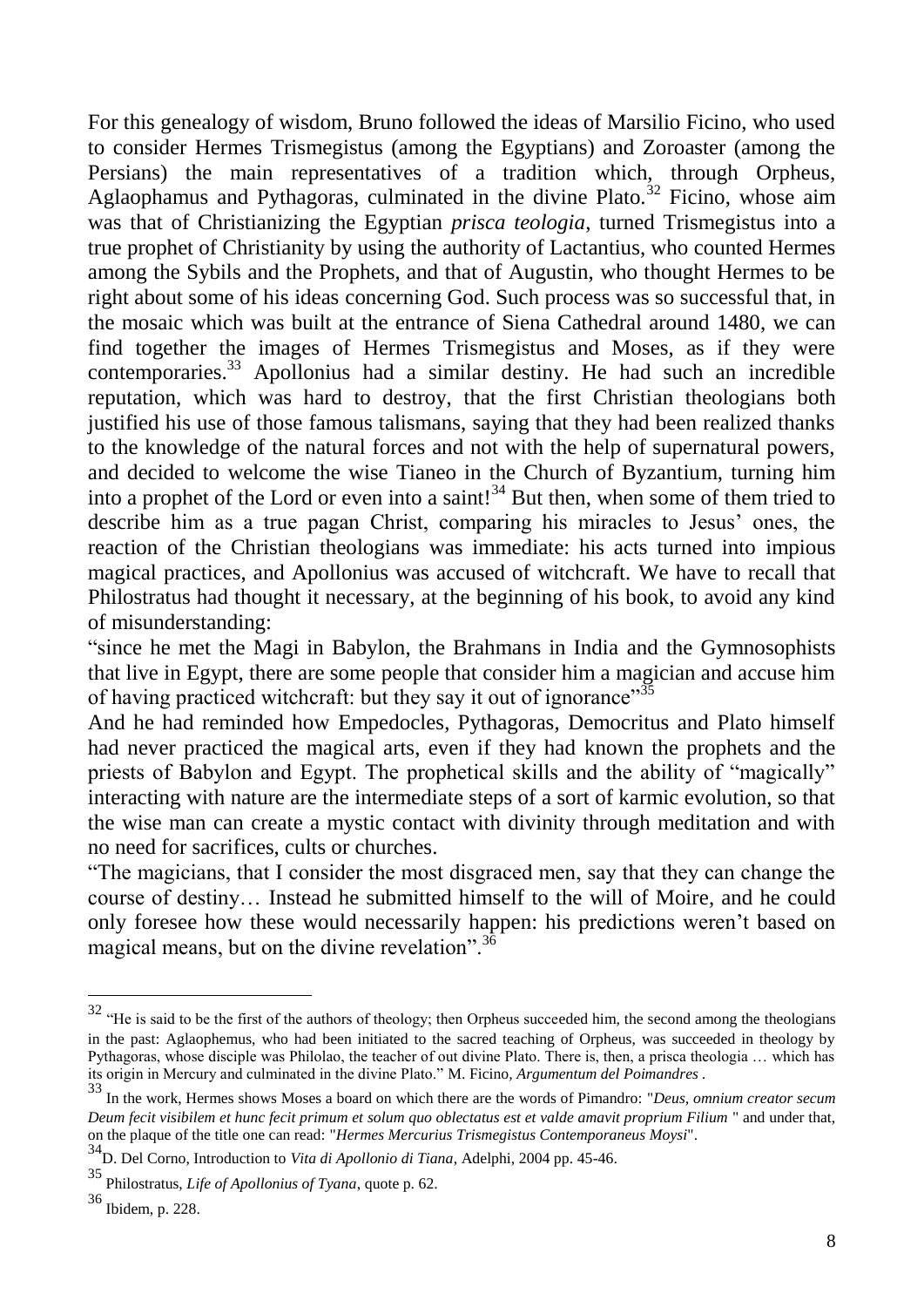One has to consider the expression "divine revelation" as the understanding, in a Pythagorean way, of the inner mechanisms of nature in which divinity expresses itself, purging Philostratus' interpretation from the tribute to the solar cult of the *sponsor* Giulia Domna. This clearly reminds of that "natural magic", which was the only true magic accepted by Bruno:

"Before facing the theme of magic, as one has to do for any other subject, one has to distinguish the name according to its meanings; in fact there are as many meanings of the word magic as the kinds of magician one can find. First of all, a magician is a wise man, as the trismegisti were among the Egyptians, the druids among the Gallics, the Gymnosophists among the Indians, the cabalists among the Jews, the magi (whose first example was Zoroaster) among the Persians, the  $\sigma$  over among the Greeks, the wise men among the Latins."<sup>37</sup>

If we recall the successful and discussed definition of "hermetic magician", which was formulated by Frances Yates, we might say that Bruno was a magician in the meaning of "natural magician":

"When it is used by the philosophers and among the philosophers, the word magician means a wise man with the ability of acting"<sup>38</sup>,

and was hermetic insofar as he identified the hermetism as the doctrine which could better interpret the fundamental needs of his ontological and cosmological vision<sup>39</sup>.

The Nolan must have identified himself a lot with the character of Apollonius, as Philostratus has transmitted to us. Master and guide of kings and emperors $40$ , he urged them to guide their people over any kind of sectarianism, since no religion can declare itself as repository of the unique truth.

His philosophical syncretism, which derives from the insertion of the oriental and Jewish doctrines on a solid Pythagorean basis, must have seemed to Bruno the ideal point of junction between Egypt and East. Thanks to him, the *prisca sapientia* goes up a step, from the Egyptians to the Brahmans, of whom, on several occasions, he  $\det$  declares the superiority<sup>41</sup>:

"Who is so expert to correct the Egyptian rituals?". "Any wise man" said Apollonius "that comes from India"<sup>42</sup>.

In these words the Nolan must have felt the weight of the Indian wisdom standing above the wonderful Egypt, reversing the judgement of the hermetic Lament, that he

<sup>37</sup> *De magia naturali*, Opere Magiche, edition by M. Ciliberto, edited by S. Bassi, E. Scapparone, N. Tirinnanzi, Milano, 2000, p. 160.

<sup>38</sup> Ibidem, p. 167.

<sup>39</sup> About that I suggest the work of G.del Giudice, *La coincidenza degli opposti. Giordano Bruno tra Oriente e Occidente*, Di Renzo, Roma 2005.

<sup>40</sup> Apollonius was friend and counsellor, before and after Vespasian, Titus and Nerva were designated emperors.

<sup>&</sup>lt;sup>41</sup> In order to distinguish them from the Βραχμãνες (Brahmans), that the Greeks used to call Γυμνοσοφισταί (Gymnosophists), Philostratus calls Γσμνοί (Ginni) the wise men from Africa.

<sup>42</sup> Philostratus, *Life of Apollonius Tyana*, quote pp. 237-238.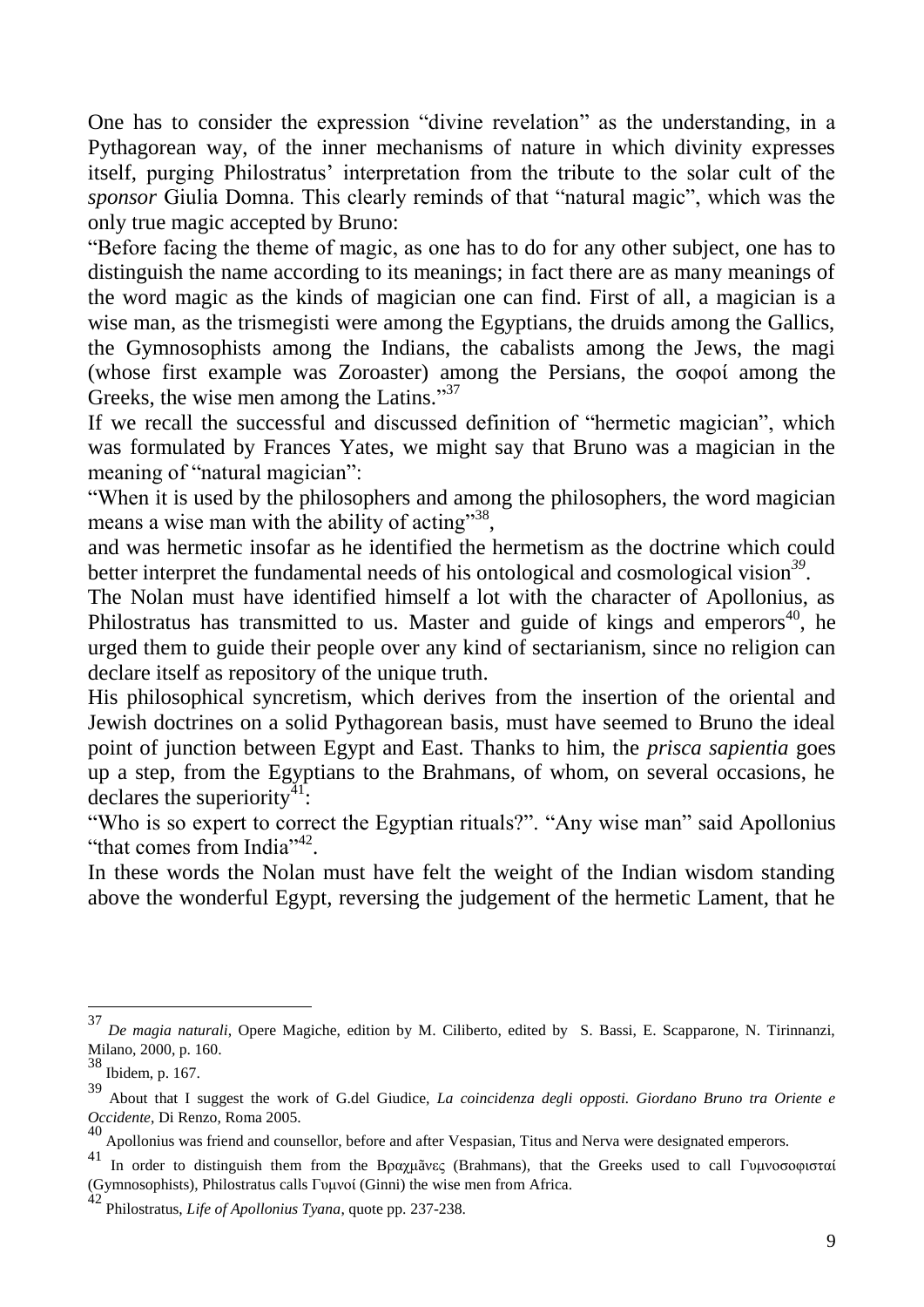translates in *Spaccio*<sup>43</sup>. By celebrating the Egyptians, through Pythagoras, he rewarded, indirectly, their Indian ancestors:

"Now, since you love wisdom, which was found by the Indians: and you want to call it not with the name of its natural fathers, but with that of the adoptive ones? Do you really want to give the Egyptians a bigger gift than what they would have if the Nile flooded again their lands along with honey, as they celebrate in their songs?"<sup>44</sup>

In fact, of Pythagoras, that Apuleius' testimony considered a disciple of the Hindu wise men<sup>45</sup>, Apollonius remembers over and over the debt towards the Brahamanic doctrines, even if he came to know second-hand from the Ginni from Egypt, descendants of the Ethiopians, who, in their turn, originally came from India.

"I have never sacrificed victims, I do not sacrifice them, I do not touch blood, even if it is shed on an altar. This principle had been stated by Pythagoras and his school too, by the Ginni in Egypt and the Brahmans in India, from whom Pythagoras and his disciples got to know the foundations of wisdom".<sup>46</sup>

The knowledge of the oriental theosophies had made Apollonius find in them origins and confirmations of the Pythagorean teachings. It is the case, for instance, of the faith in reincarnation:

"And what is your opinion about the soul?", "The same" said Iarca, "that Pythagoras told you, and we told the Egyptians. Thus Apollonius asked: "You are saying that, as Pythagoras said he was Euphorbus, as you, before living in this body, were a Trojan or a Greek, or another kind of man?"<sup>47</sup>.

Apollonius of Tyana taught that the Soul, covered with the body, leaves it for another one after a certain period, after having experienced childhood, youth and old age. His idea about death is clearly connected to the Pythagorean theories, as we can see in the epistle sent to the consul P. Valerio Asiatico to give comfort to him because of the untimely death of his son:

"… No one dies truly, but only to all appearances, as everyone is born to all appearances. In fact, the passage from essence to substance, that is what some people might call "to born"; thus, what has been called dying is the passage from substance to essence. Nothing is born and nothing actually dies. The visible turns into invisible: the visible is generated by the density of the substance, the invisible by the thinness of essence. The being is always the same, he is sometimes activity and other times it is rest: the being has this essential peculiarity, that his changing isn"t provoked by something different from himself: the entire turns into parts and the parts turn into the entire, in the unity of the whole".<sup>48</sup>

 $^{43}$  "Egypt, Egypt, of thy pious cults tales only will remain, as far beyond belief for thy future generations; words only will be left cut on thy stones, thy pious deeds recounting, and they will be told not to deity or men (because the latter will be dead, and the first will transmigrate to heaven), but to Schyths or Indians, or some one like them of wild nature." *Spaccio de la bestia trionfante,* Dialoghi filosofici italiani, quote p. 637.

<sup>44</sup>Philostratus, *Life of Apollonius of Tyana*, quote p. 272.

<sup>45</sup> <sup>45</sup>Apuleio, *Florida,* quote p. 130, ed Bip.

<sup>46</sup> Philostratus, *Life of Apollonius of Tyana*,, quote pp. 373-374.

<sup>47</sup> Ibidem, p. 154.

<sup>48</sup> Philostratus, *Epistle to P. Valerio Asiatico.*